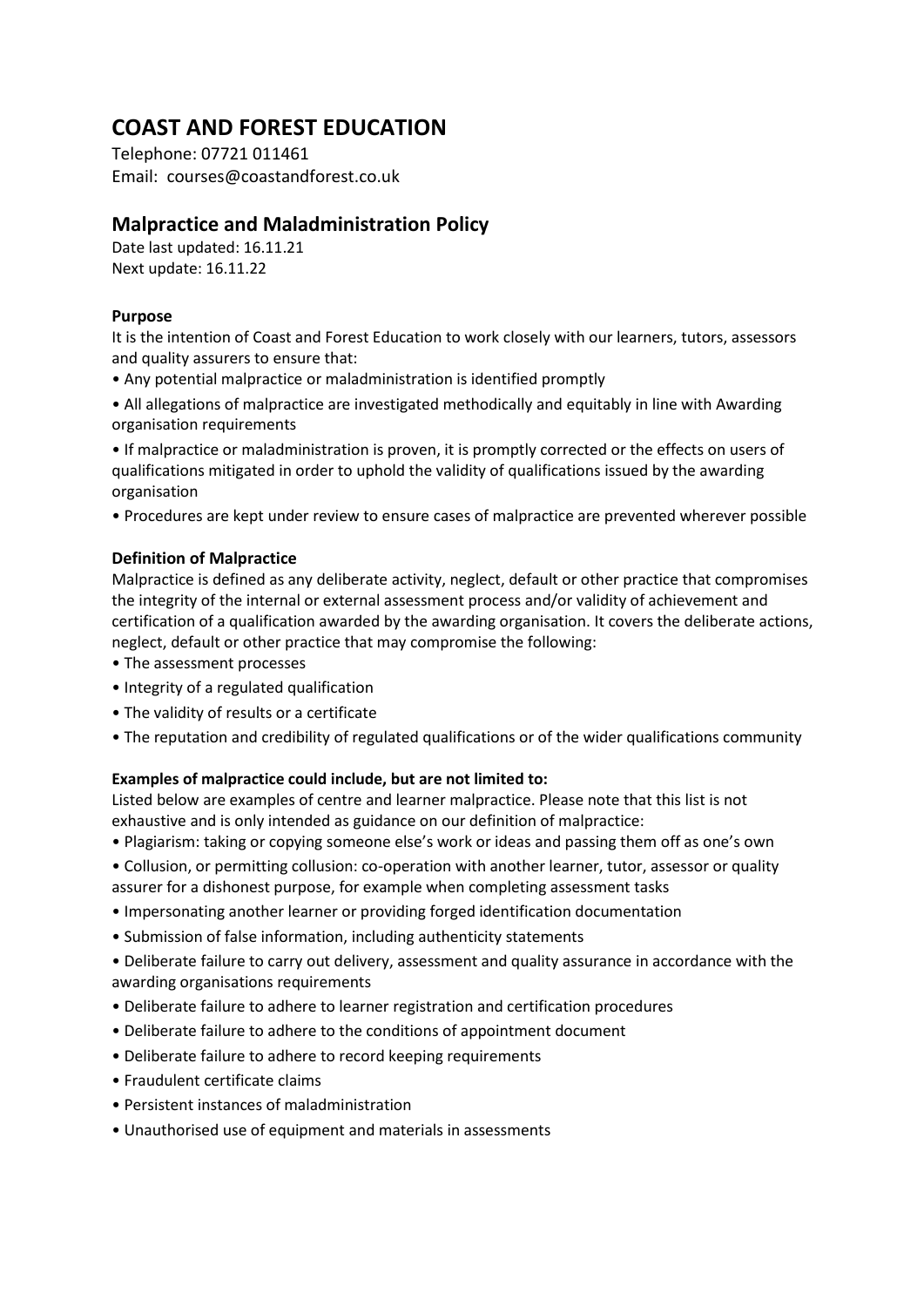- Intentionally withholding information from the awarding organisation
- A loss, theft of, or breach of confidential assessment materials
- Defacing, amending or falsifying assessment records
- Deliberate failure to adhere to reasonable adjustment, or inappropriately assisting a learner.

#### **Definition of Maladministration**

Maladministration is defined as any activity, neglect, default or other practice that results in the centre, tutor, assessor, learner or quality assurer not complying with awarding organisation requirements, tutor agreement, the general conditions of recognition, or regulatory principles.

Maladministration is in effect any activity or practice which results to non-compliance with administrative requirements and regulations, this includes the application of persistent mistakes or poor administration within the centre including inappropriate learner records.

#### **Examples of maladministration could include, but are not limited to:**

Listed below are examples of centre and learner maladministration. Please note that this list is not exhaustive and is only intended as guidance on our definition of maladministration:

- Persistent failure to adhere to our certification procedures
- Inaccurate certificate claims

• Persistent failure to adhere to our approved training centre recognition and/or qualification requirements and/or associated actions assigned to that centre

- Failure to keep auditable records in accordance to awarding organisation requirements
- Failure to adhere to delivery, assessment and certification requirements
- Failure to adhere to register learners in accordance with Awarding organisation procedures
- Unreasonable delays in responding to requests and/or communications from Awarding organisation
- A deliberate act or omission of withholding or delaying information which is required to assure Awarding organisation of the centres ability to deliver and assess qualifications appropriately
- Misuse of Awarding organisation logo or misrepresentation of a centre relationship with Awarding organisation qualifications and/or its recognition and approval status with us

#### **Policy**

#### **Centre responsibility**

Coast and Forest Education are responsible for ensuring they have established, maintaining and are compliant with up to date policies and procedures for the investigation of suspected or alleged malpractice and maladministration.

Reasonable actions must have been taken to prevent instances of malpractice and maladministration, all staff, tutors, assessors, learners or quality assurers must be made aware of this policies contents and the procedures relating to this topic.

Centre compliance with this policy and how they take reasonable actions to prevent and/or investigate instances of malpractice and maladministration, will be monitored through external quality assurance procedures.

Failure to co-operate may lead to certificates not being issued to learners and future course registrations not being accepted.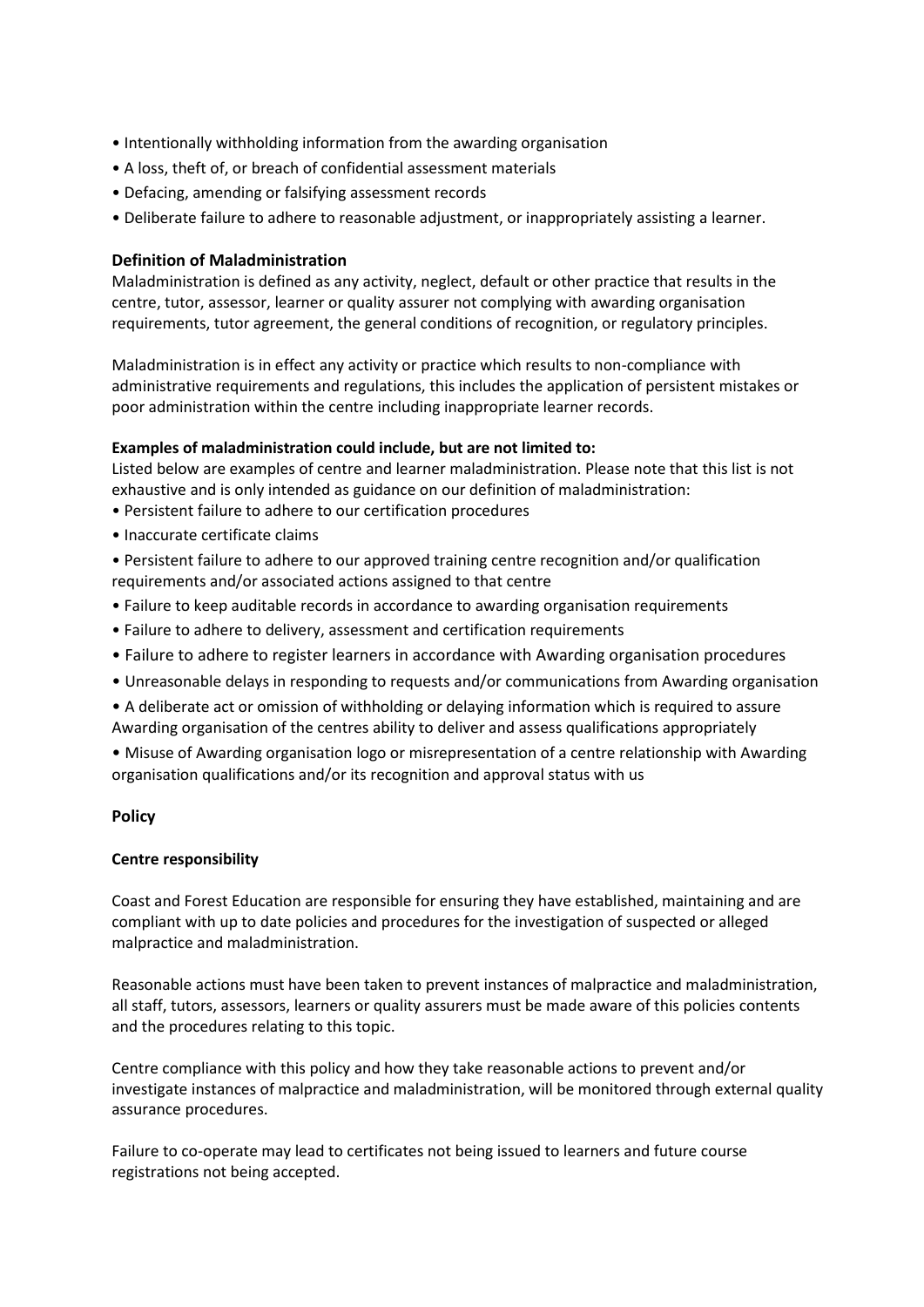A failure to comply and to report any suspected or actual malpractice and maladministration cases or have in place effective arrangements to prevent such cases may lead to sanctions being imposed on the centre.

#### **Reporting suspected instances of malpractice or maladministration procedures**

If malpractice or maladministration is suspected or there has been an actual case, the awarding organisation must be informed immediately, utilising the form that is available from Awarding organisation website and submitting all relevant evidence to support the case.

Reports can be made by centre personnel, tutors, assessors, learners or quality assurers. The approved training centre must also be notified of any suspicion of malpractice and maladministration, so they can apply their own procedures where appropriate.

Awarding organisation will investigate all cases of malpractice and maladministration on a case by case basis relating to all the information and evidence we receive. Any suspected or actual cases of malpractice will be reported to the relevant regulatory authorities in line with the regulatory requirements and indicate the proposed actions/sanctions and an estimated timescale for the investigation.

Awarding organisation will notify the relevant regulatory authority of the outcomes and will cooperate with any follow up investigations required by them and we will agree on appropriate remedial action if there is evidence that certificates may be invalid.

The fundamental principle of all investigations is for them to be conducted in a fair, reasonable, proportionate and lawful manner and all evidence is considered impartially. Investigations will be based on the following objectives:

- Establish the facts relating to the allegations in order to determine whether any irregularities have occurred
- Identify the cause of any irregularities

• Identify the people involved in the allegations and/or may be able to provide relevant information/evidence

- Establish the level of risk involved within the irregularities
- Evaluate any actions/sanctions already taken by the approved training centre

• Determine whether remedial action is required to reduce the risk to current registered learners, to preserve the integrity of the qualification and to prevent or mitigate against adverse effect resulting from any malpractice or maladministration

• Ascertain if any action is required in respect of certificates already issued to learners

• Obtain clear evidence to support the sanctions to be applied to the centre and/or to personnel in accordance with the sanctions policy

• Identify any adverse patterns or trends

The investigation may involve us requesting further information from relevant parties and/or interviews with personnel involved in the case. An important element of a fair procedure is that any person who has an adverse allegation made against them, is provided with a description of the allegations made against them and the possible consequences of a finding. They are given the opportunity to respond to the allegations.

At any time during a suspected or actual case of malpractice and maladministration, Awarding organisation reserves the right to impose sanctions on the centre in accordance with the sanctions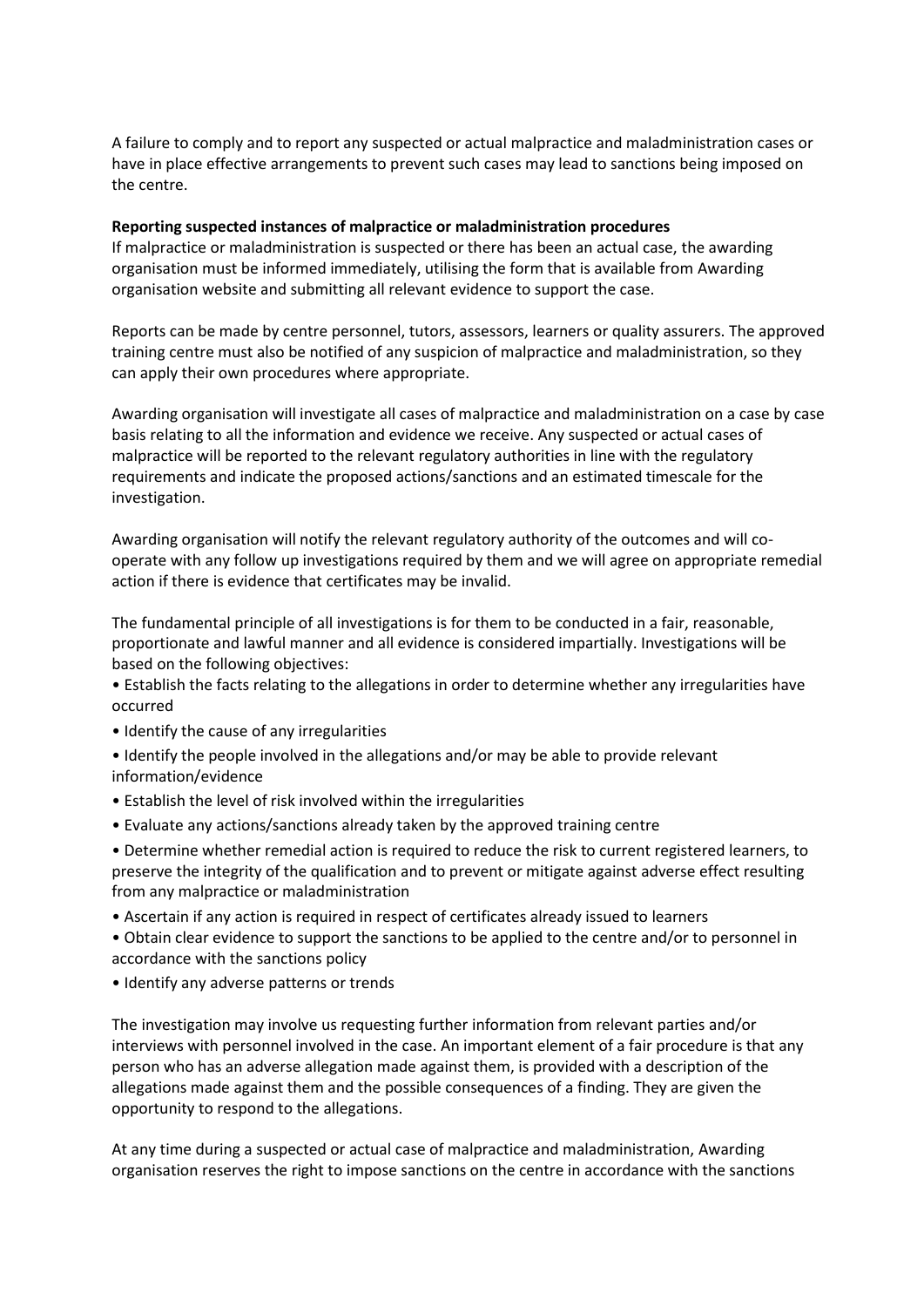policy in order to protect the interests of learners, the integrity of the qualifications and/or public confidence in the qualifications.

We also reserve the right to withhold a learner's or full cohort's results for the qualifications they are studying at the time of the reported case or investigation of suspected or actual malpractice/maladministration.

If we find the complexity of a case or the lack of co-operation from a centre which prevents Awarding organisation from conducting a thorough investigation, if it is appropriate in such circumstances we will consult with the relevant regulatory authority in order to determine the best way to progress and conclude the case.

#### **Responsibility for the investigation**

In accordance with regulatory requirements all concerns, or suspected cases of malpractice and maladministration will be reviewed promptly by Awarding organisation to establish if any form of malpractice or maladministration has occurred, we will take all reasonable steps to prevent any adverse effect from occurring as defined by our regulators.

All suspected cases of malpractice and maladministration will be forwarded to Awarding organisation compliance manager and we will send you an acknowledgement of receipt within 7 working days. Awarding organisation compliance manager will be responsible for ensuring the investigation is carried out in a prompt and effective manner and in accordance with this policy, they will allocate the relevant manager to conduct the investigation to establish whether or not the malpractice or maladministration has occurred and will review any supporting evidence received or gathered by Awarding organisation.

We will ensure that the personnel assigned to the investigation have had the appropriate level of training, are competent and have had no previous involvement or personal interest in the matter.

#### **Notifying relevant parties**

Awarding organisation will tell the person who made the allegation who will be handling the matter, how they can contact them and any further assistance we may need from them. We will keep them updated as to how the allegation has progressed and if an investigation has commenced, timeframes may depend upon the complexity of the case. However, we will not disclose any details of the investigation activities and it may not be appropriate to disclose any details of the outcomes due to confidentiality or legal reasons.

In all cases of suspected or actual malpractice or maladministration at a centre, we will notify the head of the centre involved in the allegation (unless they are under investigation in which case communication may be with the next appropriate person of authority) that we are investigating the matter.

In cases of learner malpractice, we may ask the centre to investigate the issue whilst liaising with personnel at Awarding organisation. We will only ask the centre to investigate the matter when we have confidence that the investigation would be prompt, thorough, fair, independent and effective. We may communicate directly with centre personnel who have been accused of malpractice if appropriate and/or communicate directly with a learner or their representative if deemed necessary when reviewing the evidence.

Where applicable Awarding organisation compliance manager will inform the appropriate regulatory authority of a suspected case or a proven case of malpractice and/or maladministration, which may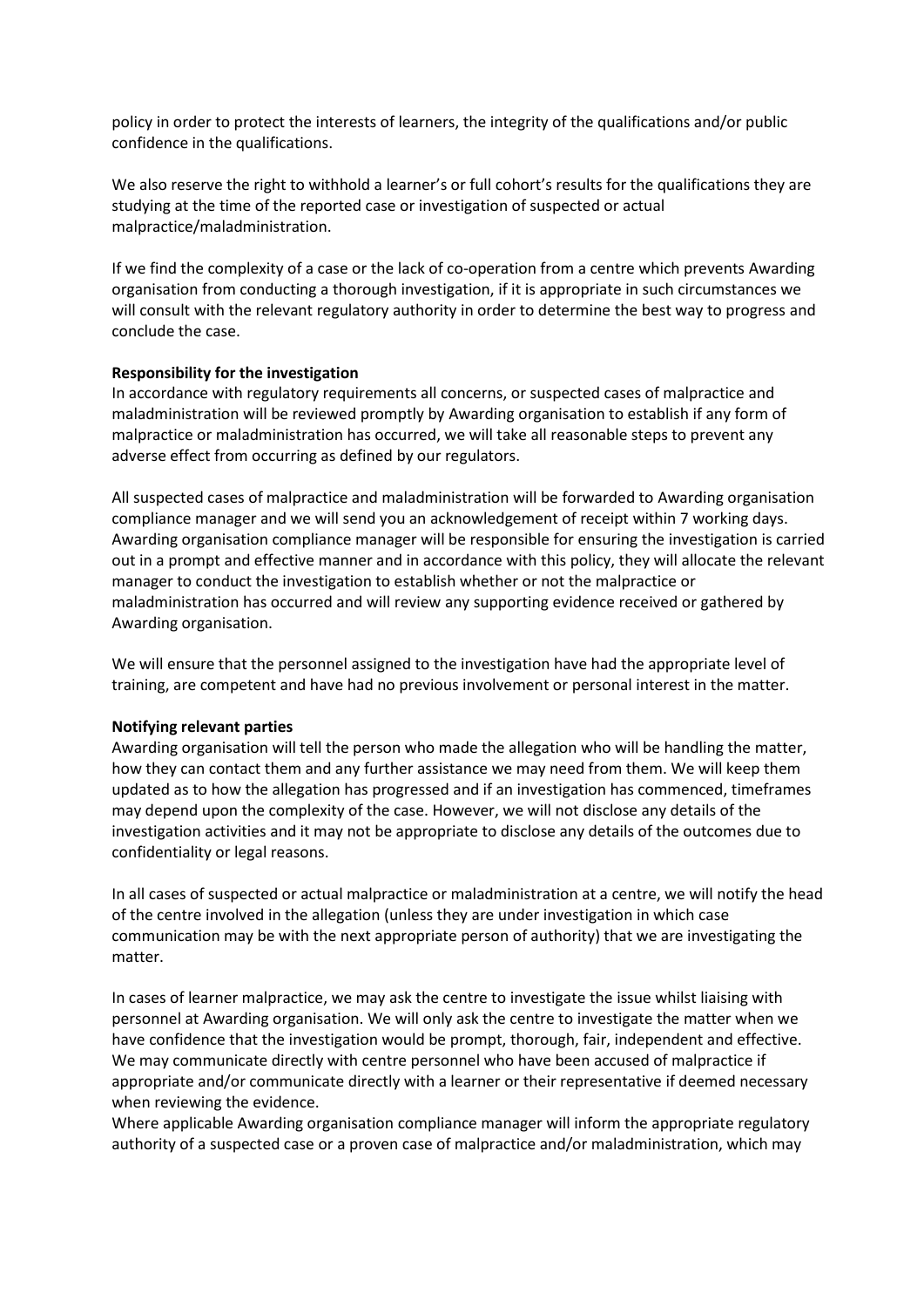invalidate the award of a qualification or if it could affect another awarding organisation. We will also keep them informed if we are investigating a large or complex case.

#### **Investigation timelines and summary process**

Once Awarding organisation have received an allegation of malpractice or maladministration you will be sent an acknowledgement of receipt within 7 working days. The allegation will be reviewed in line with our policies and procedures and an investigation will be conducted where necessary. To ensure a fair and thorough process is followed the duration of the investigation will depend on the nature and severity of the allegation we receive at this stage, or the complexity of the response required. We do aim to provide this as soon as the outcome is available or within a maximum of 28 days, in some cases this may take longer to conclude the investigation with an outcome, in these instances the person reporting the allegation will be notified of revised timescales.

The essential principals of all investigations are to conduct them in a fair, reasonable, efficient and legal manner, whilst ensuring all the relevant evidence is considered without bias. Investigations may be underpinned by terms of reference and may be based around the following objectives:

• Establish the facts relating to the allegation in order to determine whether any irregularities have occurred

- To identify the cause of the irregularities and those who are involved
- To identify the scale of the irregularities and whether other qualifications may be affected
- Review and evaluate any action already taken by the centre
- Identify any adverse patterns or trends
- Determine whether remedial action may be required to reduce the risk to current registered learners and to preserve the integrity of the qualification
- To ascertain if any action is required in respect of any certificates already issued to learners
- To obtain clear and precise evidence to support any sanctions that are to be applied to a centre and/or to the personnel in accordance with Awarding organisation sanction policy

When carrying out an investigation Awarding organisation will be sensitive to the effect on the reputation of an approved training centre or to the personnel who may be subject to investigation. They aim to ensure that the investigation is carried out as confidentially as possible, the organisation/personnel who is subject of the allegation will have an opportunity to raise any issues about the proposed approach and the conduct of the investigation to the investigator.

During an investigation, they may request further information from relevant parties and/or interviews with personnel involved in the matter. If any interviews are carried out with the person(s) accused of malpractice or maladministration they can be accompanied by a work colleague or other party. In addition to the above they will:

• Ensure all evidence collected as part of an investigation is kept secure. All original documentation and records relating to a completed investigation that lead to a sanction against a centre/ will be retained securely for five years. If an investigation leads to invalidation of certificates, criminal or civil prosecution all original documentation and records relating to the case will be retained until the case and any appeals have been heard and for five years thereafter

• They expect all parties who are either directly or indirectly involved in the investigation to fully cooperate with them.

When a concern or an actual allegation of malpractice or maladministration and/or at any time throughout the investigation, they reserve the right to impose sanctions on the approved training centre in accordance with their sanctions policy to protect the interests of learners and the integrity of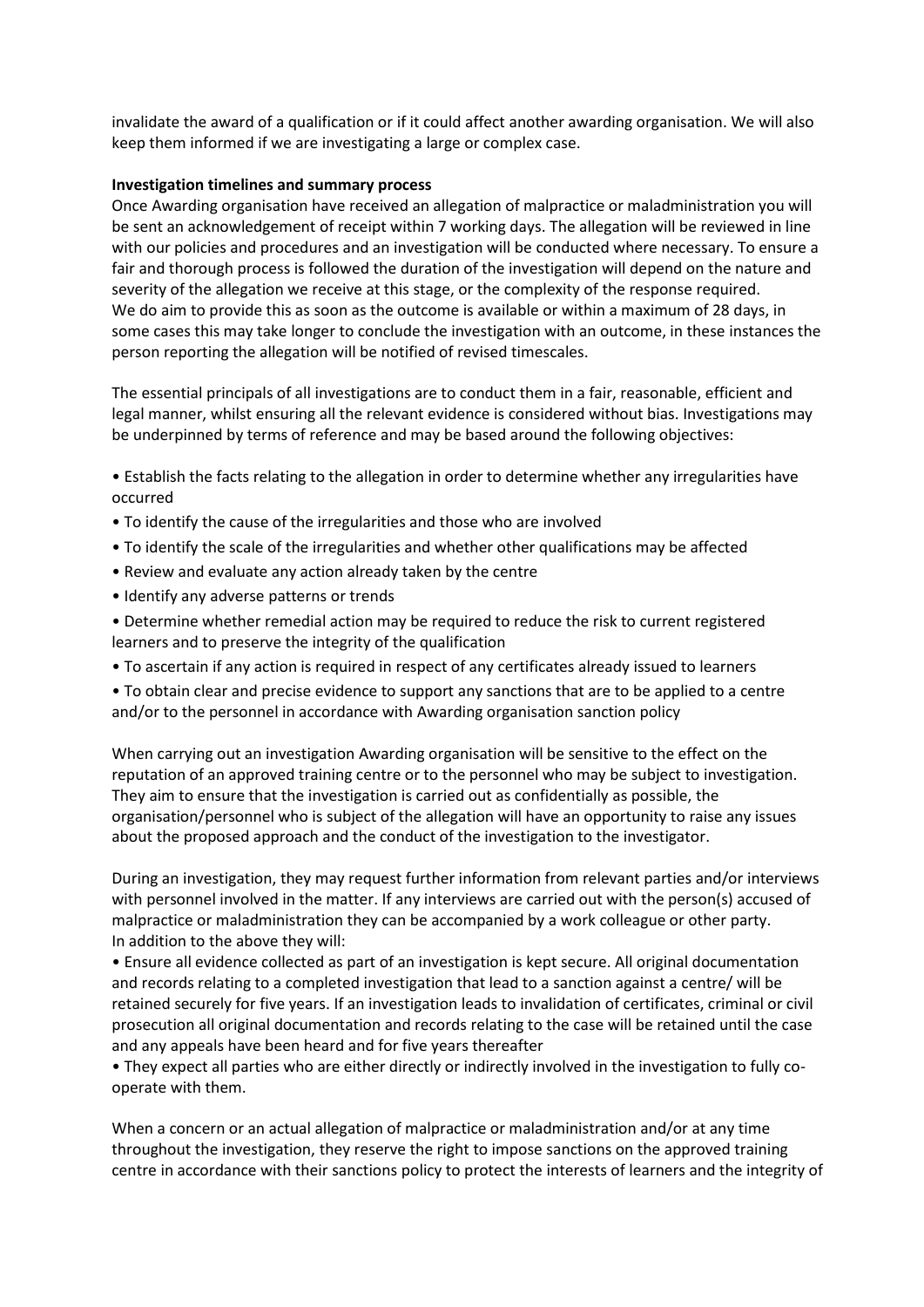the qualifications. The quality assurance manager will be responsible for regularly reviewing the application and maintenance of sanctions to ensure they are still appropriate and proportionate to the incident(s) and to highlight the possible risk of future incidents occurring.

Awarding organisation reserve the right to also withhold a learner and/or cohort's results for all qualifications they are studying at the time of the allegation/investigation.

In some cases, they may find that they are unable to complete an investigation due to a lack of cooperation from a centre or due to the complexity of the case. In these situations, they will consult with the relevant regulatory authority in order to determine the next course of action to progress with the matter.

If a team member at Coast and Forest Education is under investigation they may suspend them or move them to other duties until the investigation is complete.

#### **Investigation report**

If they believe there is sufficient evidence of malpractice or maladministration to implicate an individual/centre they will:

- Inform us, preferably in writing of the allegation
- Inform us of the evidence found supporting the judgment
- Inform us that we may or have shared information with the relevant regulators and other relevant bodies relating to the allegation and investigation
- Give us an opportunity to consider and respond to the allegation and our findings
- Inform them of our appeals policy if they wish to appeal against our decision
- Apply sanctions if appropriate

After an investigation is complete they will produce a draft report for all parties concerned to check the factual accuracy. Any further amendments will be agreed between all parties concerned and ourselves prior to the final document being produced. The report will include the following:

- Identify where the breach occurred, if any
- Confirm the facts of the case including any relevant mitigating factors
- Identify who is responsible for the breach if any occurred
- Contain all supporting evidence where appropriate, including written statements
- Confirm an appropriate level or remedial action to be applied

The final report will be available to the regulatory authorities and other external agencies where appropriate. If an independent/third party reported the suspected or actual case of malpractice or maladministration we may also inform them of the outcome, normally within 7 working days of the final decision. When doing so we may withhold some details, if to disclose such information would breach a duty of confidentiality or legal duty.

#### **Investigation outcomes**

If an investigation confirms that malpractice or maladministration has taken place, they will consider the following action to take:

- To minimise the risk to the integrity of certification now and in the future
- Maintain public confidence in the qualifications
- Discourage others from carrying out similar instances of malpractice or maladministration